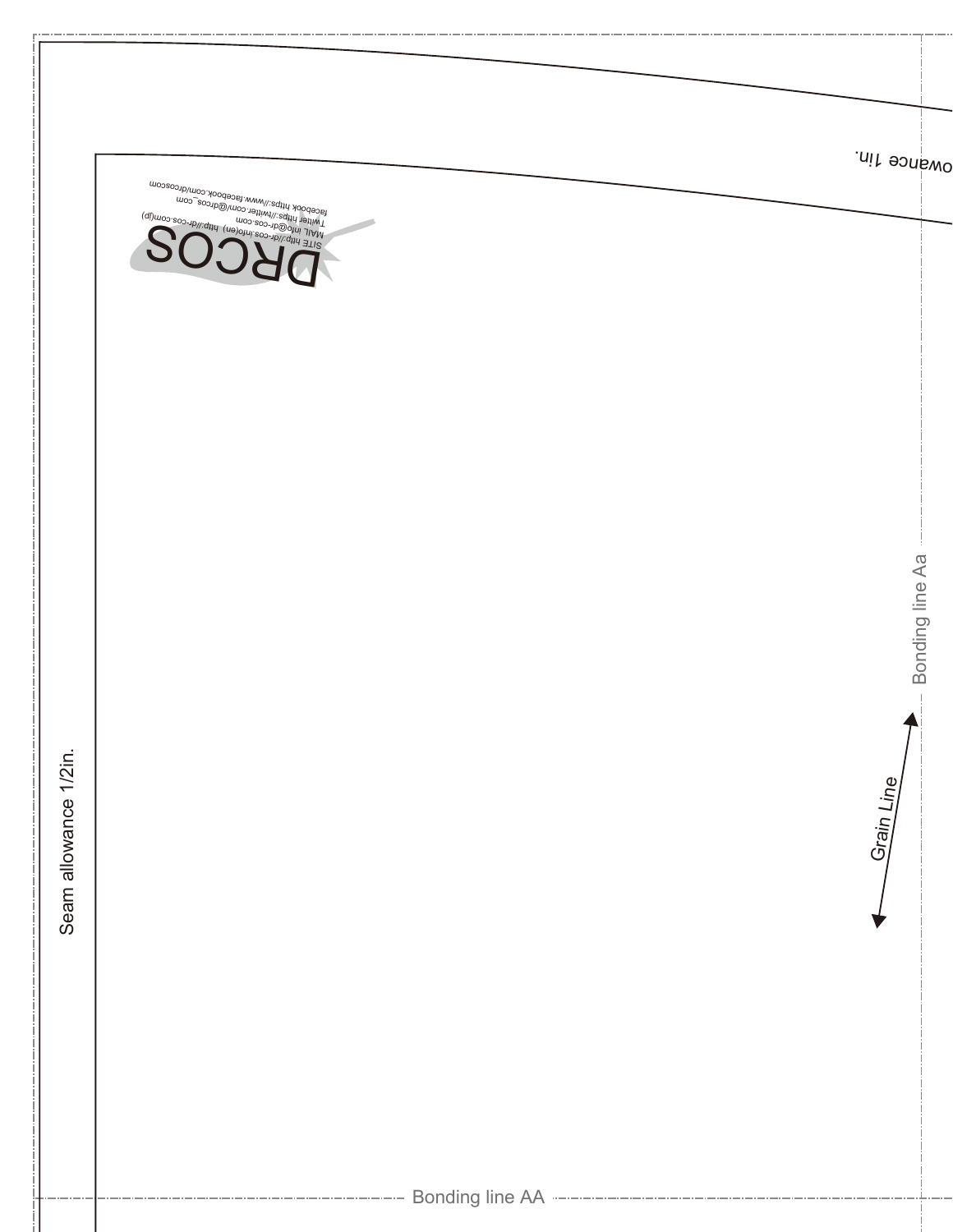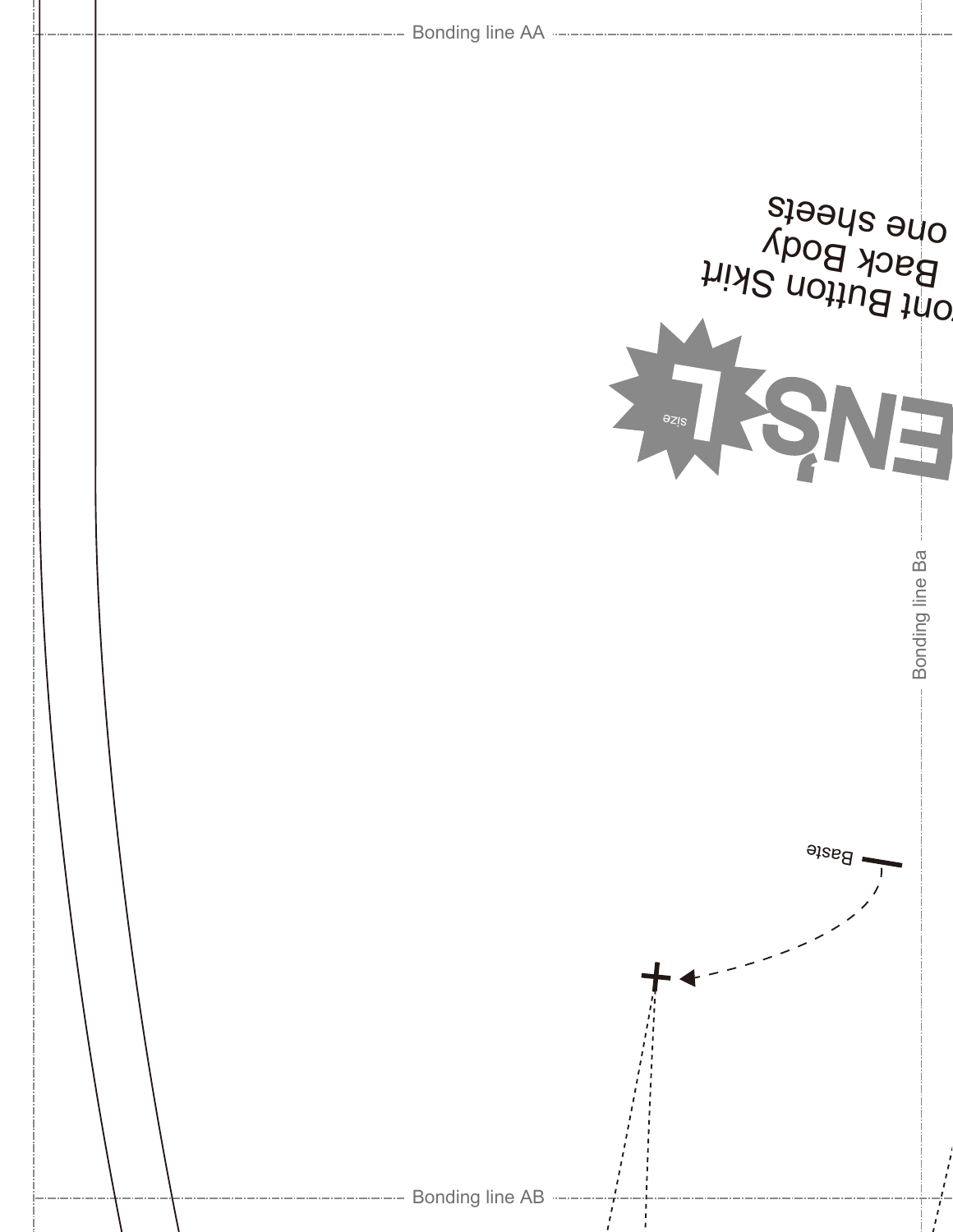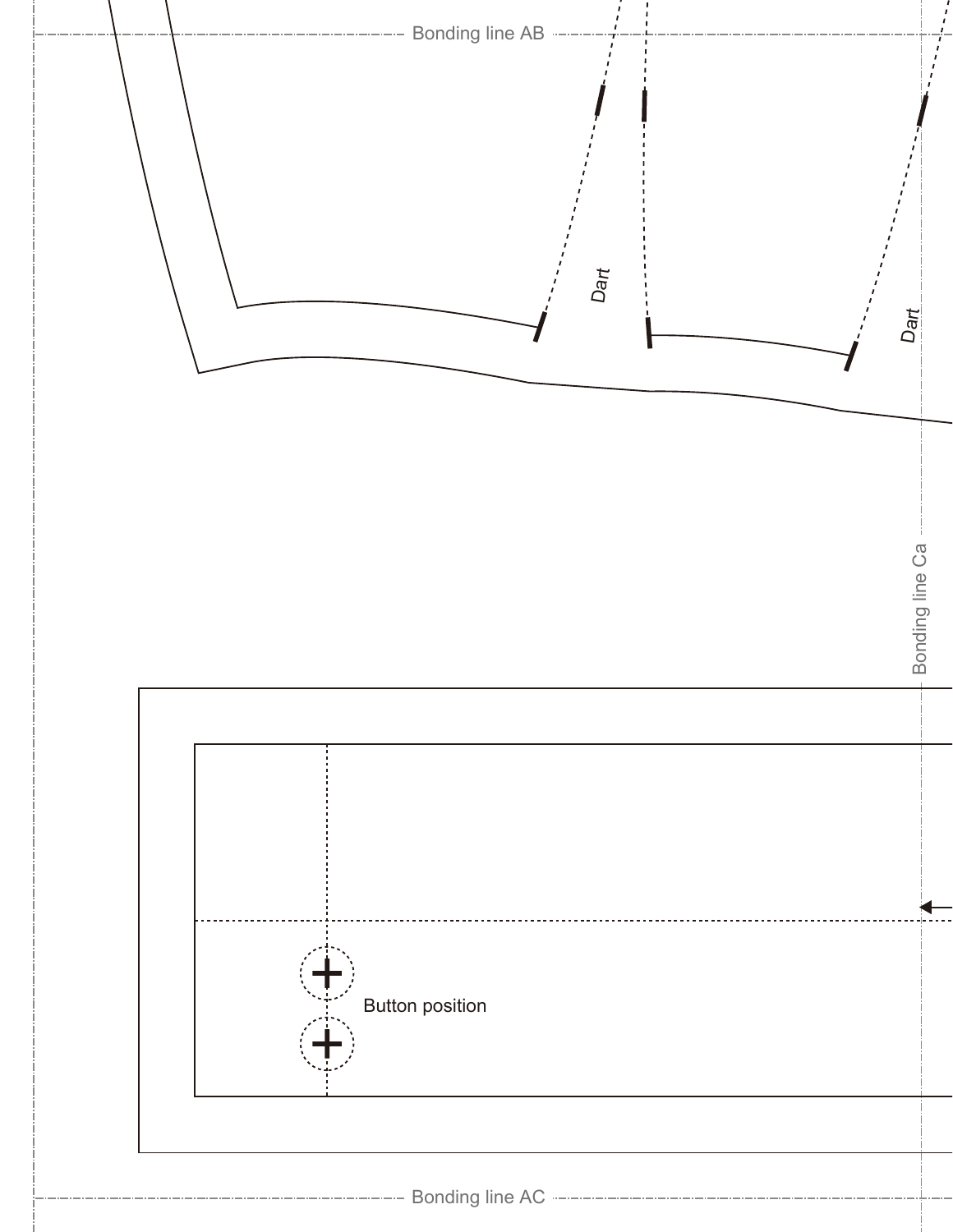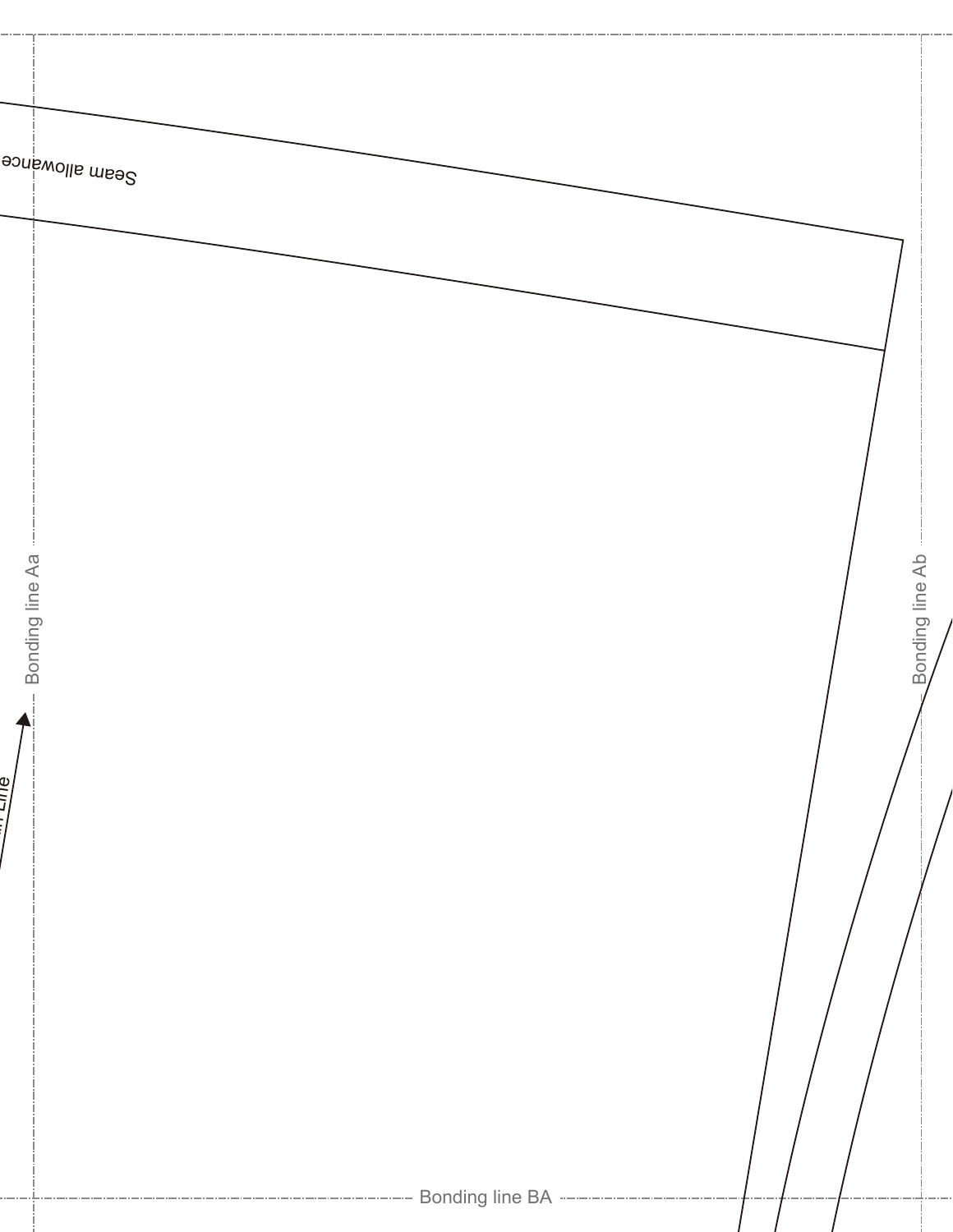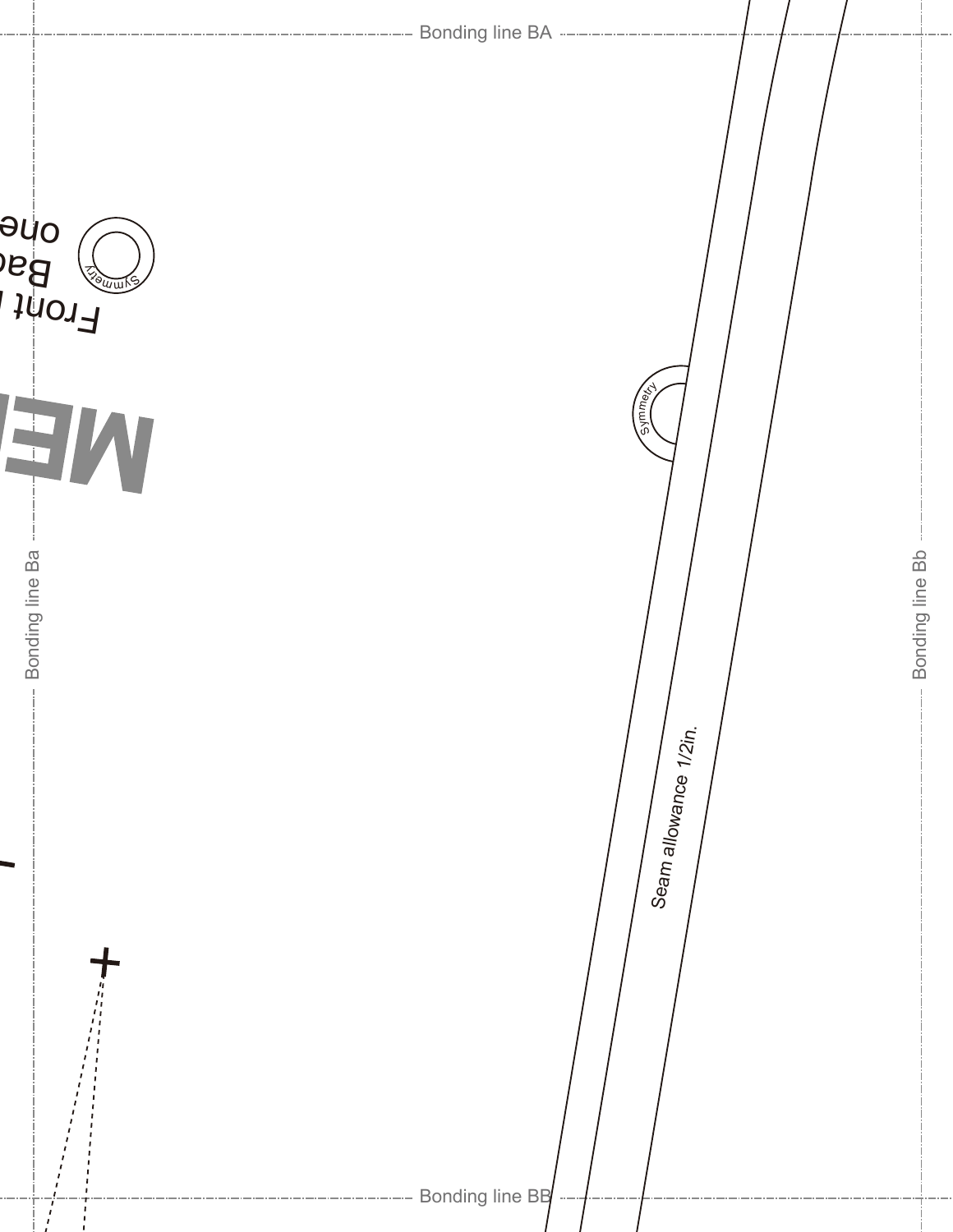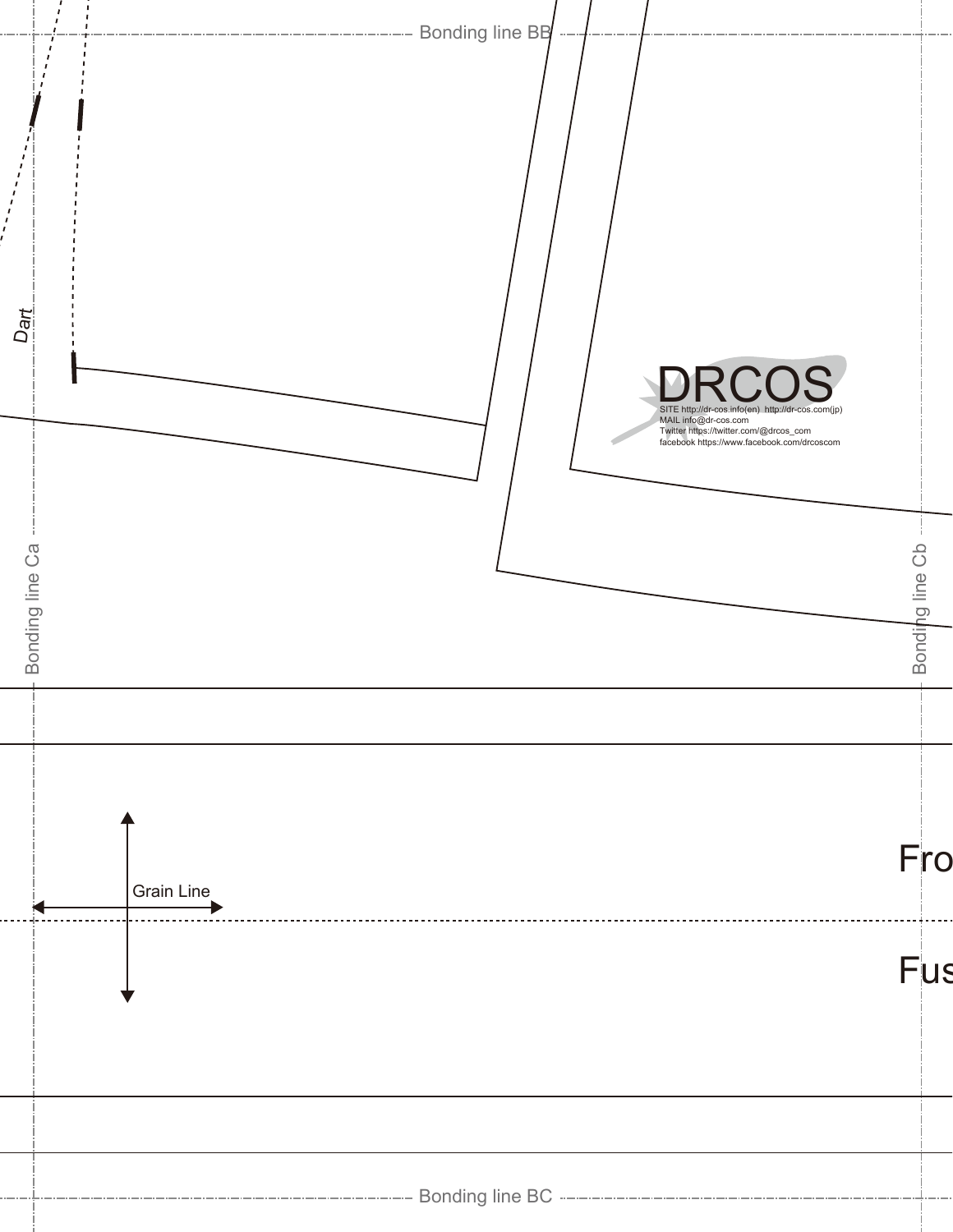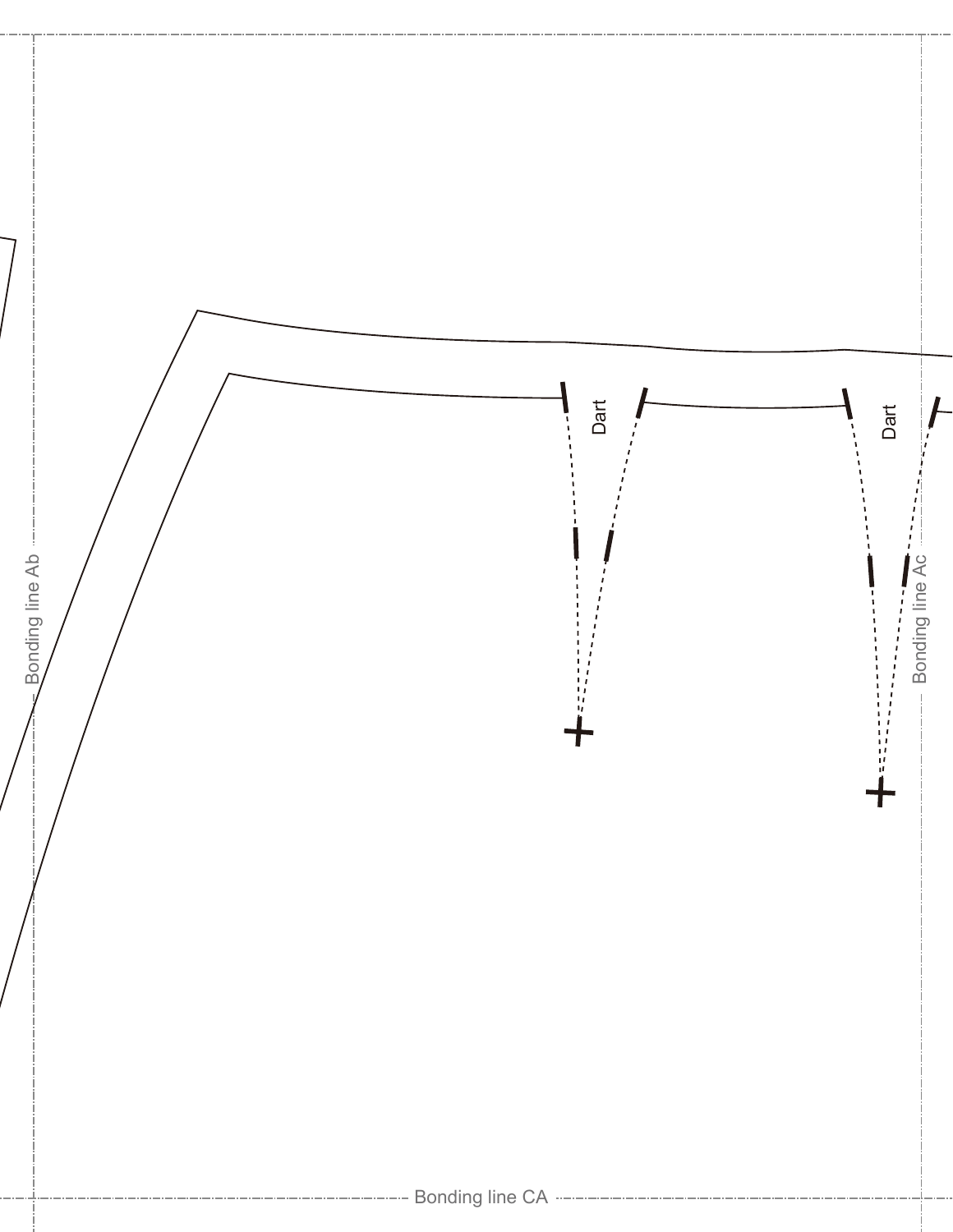

**Front Button Skirt** Front Body two sheets

Bonding line Bc

Bonding line Bc



**Bonding line CB** -

Bonding line Bb

Bonding line Bb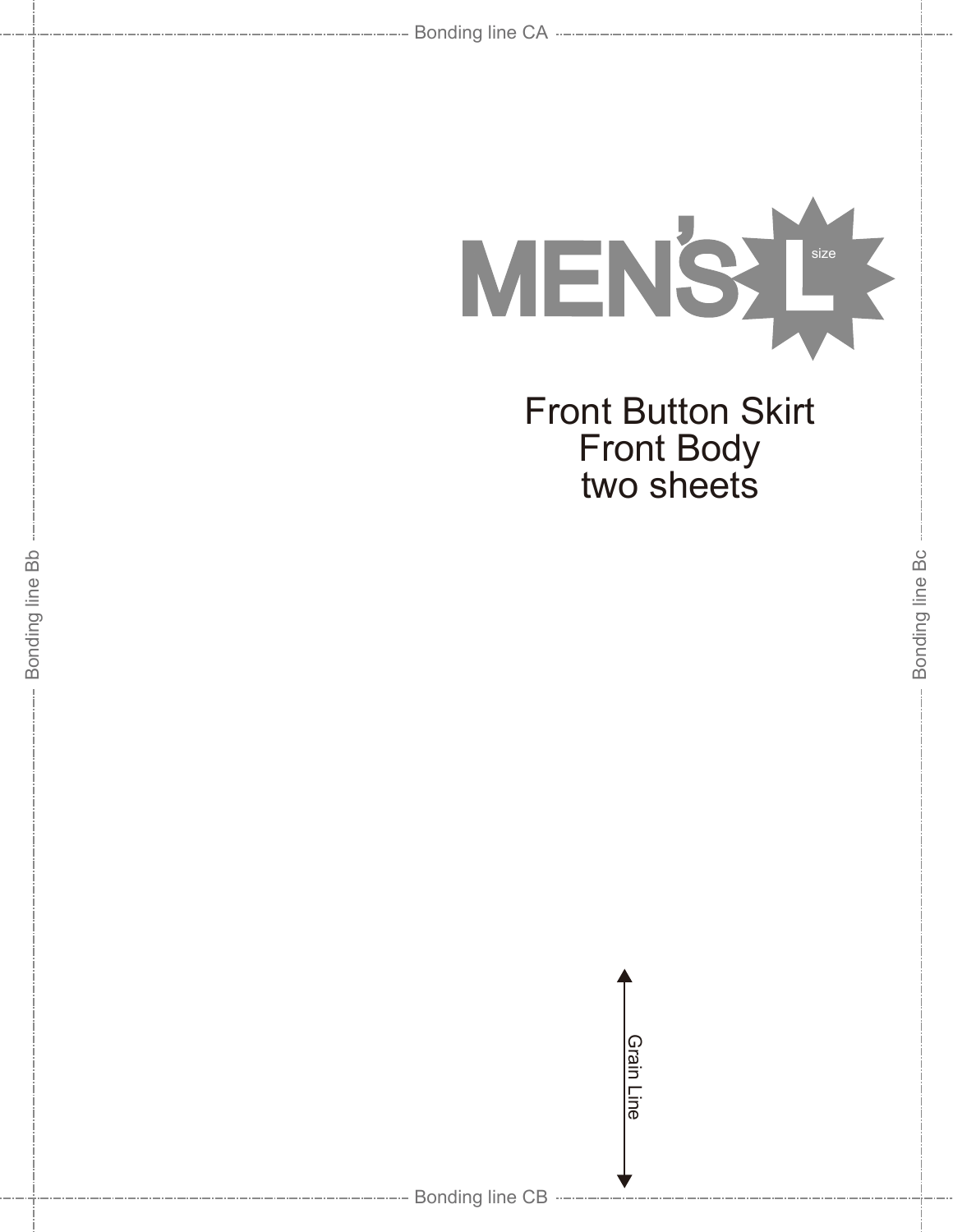| Bonding line Cb<br>Seam allowance 1in.                 | ŏ<br>Bonding line |
|--------------------------------------------------------|-------------------|
|                                                        |                   |
|                                                        |                   |
| <b>Front Button Skirt</b><br><b>Belt</b><br>.          |                   |
| one sheets<br><b>Fusible interlining</b><br>one sheets |                   |
| Seam allowance 1/2in.                                  |                   |
|                                                        |                   |
|                                                        |                   |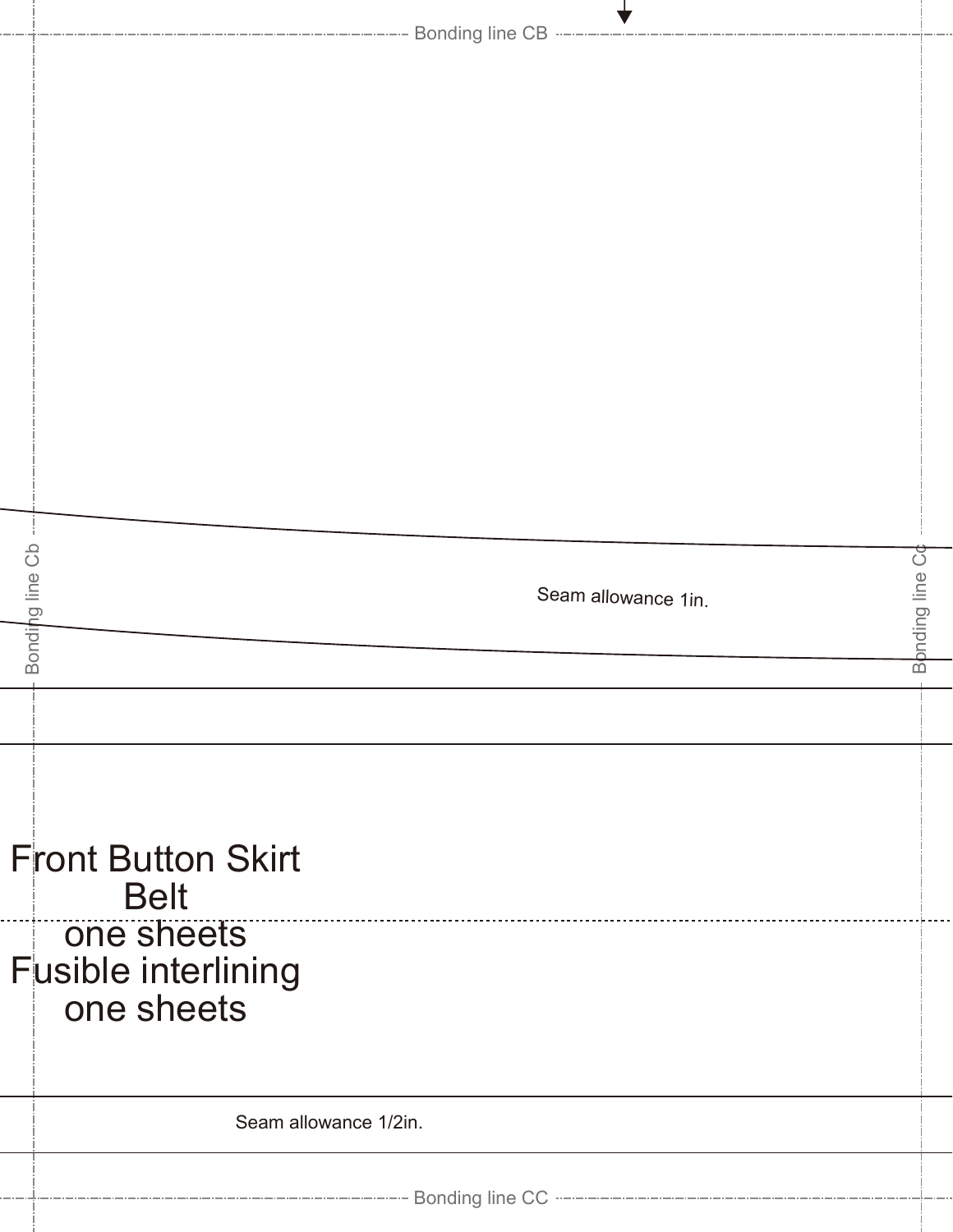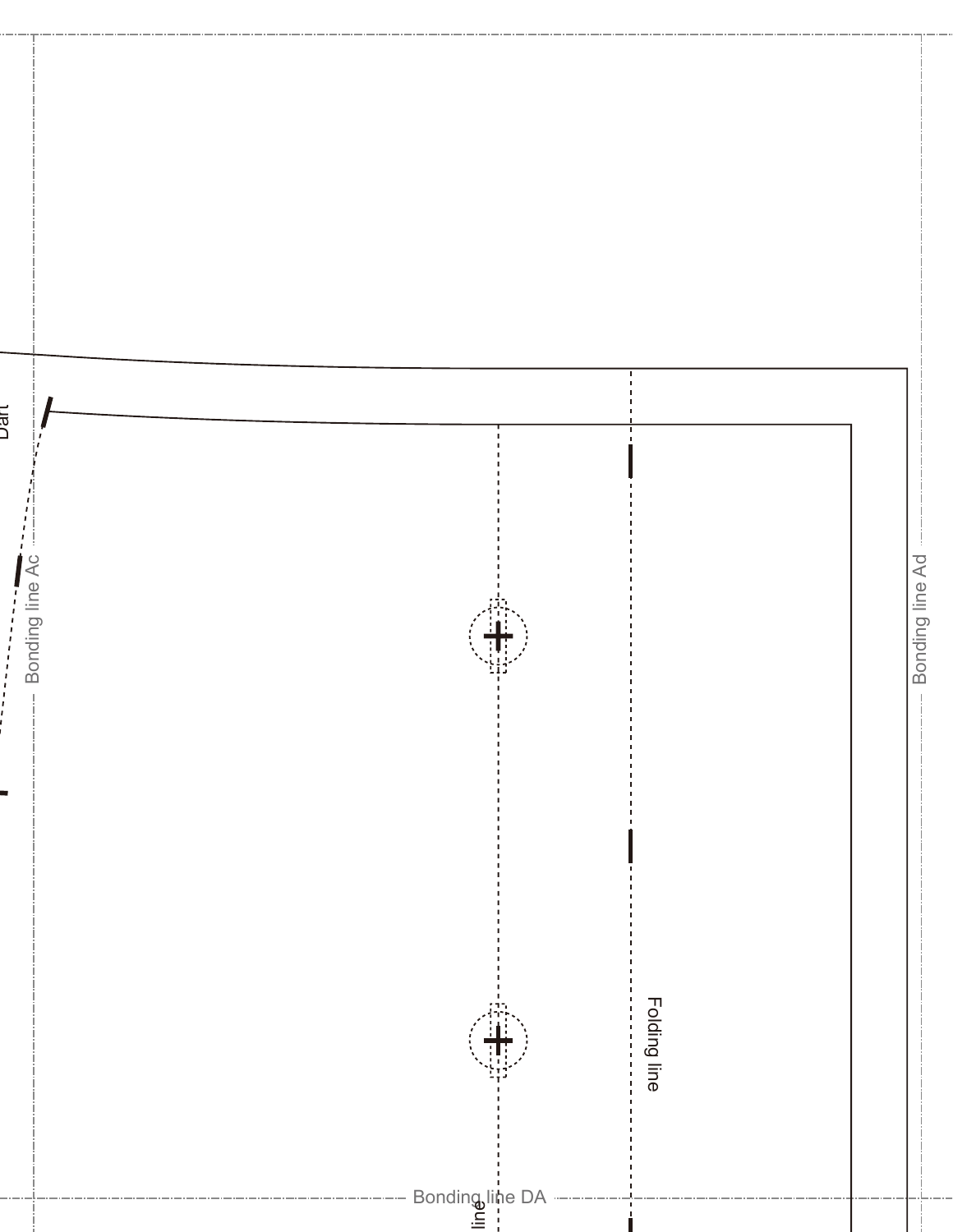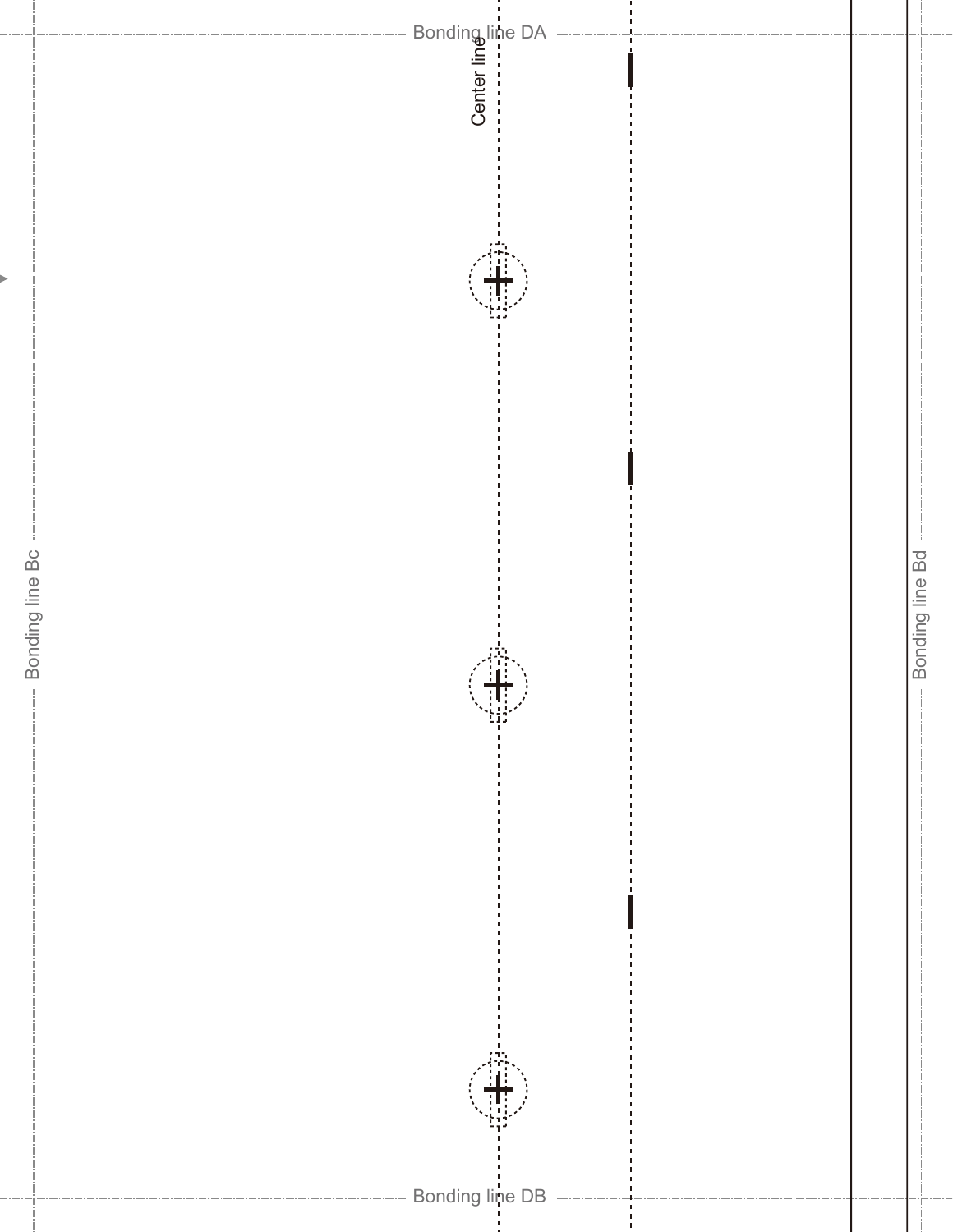| --------------- Bonding line DB --------<br>MENSIS |  | <b>Bonding line Co</b> |  |
|----------------------------------------------------|--|------------------------|--|
|                                                    |  |                        |  |
|                                                    |  | Bonding line Cd        |  |